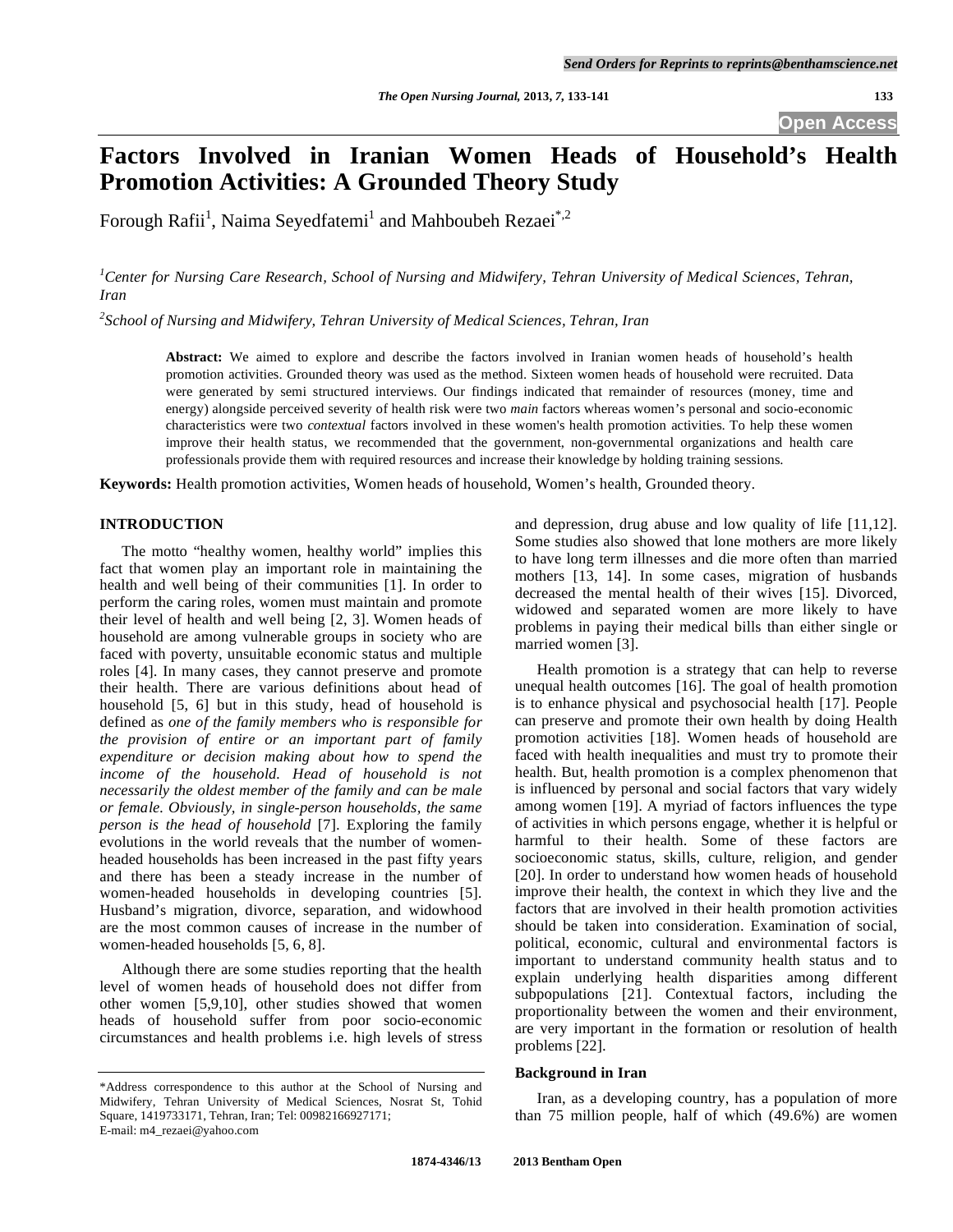[7]. Iranian women are leading different roles simultaneously in society including the role of a mother, a spouse and other social roles as well [23]. Iran's constitution stipulates that the government should provide support for working women [24]. So, even though the domestic roles and family duties are not at all overlooked, Iranian women play a significant role in the social, economic, cultural and political flow of their country. Currently, women constitute 27 percent of the workforce and working mothers is a new phenomenon in Iran [25]. In Islamic societies like Iran, family plays a fundamental role in the health and soundness of society. Hence, Iranian women are considered as the axis of the family's harmony and tranquility [24].

 Nevertheless, today Iranian women are experiencing a developing transition. They are now excelling in academic and managerial positions and are gaining ever-greater achievements. The transitional phase has led to a growing number of divorces, an increase in average age at marriage and a lower fertility rate as a result of employment and education among Iranian women. A majority of Iranian women (60%) who worked outside believed that a contradiction exists between outside employment and housekeeping. They preferred their traditional role as homemakers because of social obstacles [26].

 An increase in the number of women who are employed and also maintain a family role showed that the combination of both roles was considered an important factor in Iranian women's health. Gainful employment, physical exercise, and cultural and educational development are social bridges to Iranian women's health. Social barriers to these women's health include gender inequalities, burden of responsibility, and financial difficulties [26].

 One of the most important roles accepted by some Iranian women is household headship. Despite of strong cultural-religious traditions and legal prescriptions [27], widowhood and increase in the number of divorces are two main reasons for the acceptance of household headship by Iranian women [28]. Among 21 million households in Iran, more than 2.5 millions are headed by women and the proportion of the women-headed households in Iran has increased from 9.5 percent in 2006 to 12.1 percent in 2011[7]. 15.8 % of women head of household work outside and less than 1% are jobseeker. This may be due to the availability of financial resources, issues related to household headship and lack of job skills [28].

 Many studies have been conducted on women heads of household in Iran and most of them are quantitative research including reviews and cross-sectional studies and just a few studies have been carried out with qualitative methodology and have looked into the problem from these women's perspective. These studies mostly focus on issues such as poverty, social problems and occupational status of these women and nothing has been done on their health promotion and the context in which it occurs [29-32]. Therefore, Iranian society suffers from dearth of context based studies on this issue, and it seems that qualitative research methods can really clarify factors involved in health promotion activities of these women. Knowledge about the Iranian women heads of households' health promotion and the factors involved in it is very limited because special attention has not been paid

to these women in the "Iranian women's health profile" [33]. We aimed to explore and describe factors involved in the health promotion activities according to lived experience of Iranian women heads of household.

#### **METHODS**

 This report is part of a more extensive research that served as the corresponding author's doctoral dissertation. The philosophical underpinning of this study is based on symbolic interactionism [34]. Symbolic interaction provides a perspective for studying how individuals interpret objects and other people in their lives and how this process of interpretation leads to behavior in particular situations. Symbolic interactionism has significant potential to increase the understanding of human health behaviors [35]. The choice of the research methods basically depends on the nature of the problem that is being investigated. Grounded theory is a methodology that allows formulating orderly abstractions from the real life data [36]. According to the present study, which aimed at developing new theoretical knowledge in an unexplored area, we chose Strauss & Corbin (1998) approach to grounded theory as the method of data collection and analysis [37]. The qualitative method of grounded theory was chosen to capture the reality of the health promotion activities of women heads of households living in Iran.

 In addition, this approach was selected because women's health promotion activities take place in a multi-factorial environment and grounded theory focuses on identification, description, and explanation of interactional processes between and among individuals or groups within a given social context [37]. Grounded theory is rooted in symbolic interactionism [38] and is sets out by researchers to discover patterns of behavior among particular groups of people in specific contexts [39]. Grounded theory considers women's perceptions, attributions of meaning, relationships, caring responsibilities, and preferences for interaction in health care field and provides a broad lens for meaningful research into women's health issues [34].

#### **Participants**

 Sixteen women heads of household who were residing in three cities of Iran participated in this study. The participants' age ranged from 24 to 63 years with a mean age of 42±10.18 years. They had 0 to 5 children and were all under health services insurance coverage. Three of the participants were suffering from chronic diseases such as diabetes, coronary artery disease and renal failure. They were a woman head of household for 2-26 years with a mean of 10.06±7.26 years. Other characteristics of the participants are shown in Table **1**.

## **Data Collection**

 We started data collection in December, 2010 and continued this activity until June, 2012. Data were generated by semi-structured interviews. We used purposeful sampling for the initial interviews and continued by means of theoretical sampling, according to the emerging codes and categories [37]. Sampling started from Iranian Welfare Organization (IWO) and then was extended to the participants' home or workplace. Social workers in (IWO)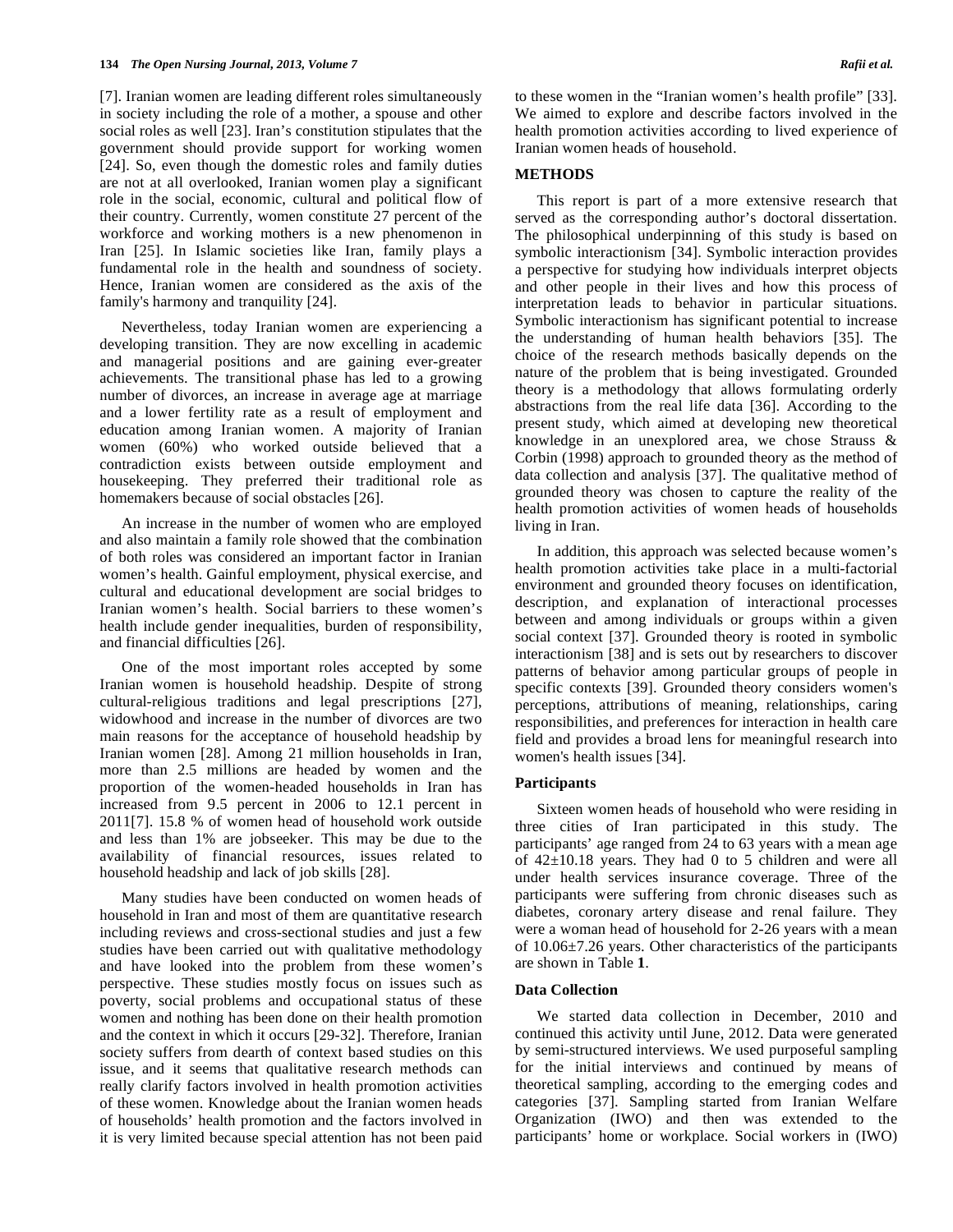| <b>Demographic Data</b>                 | <b>Number</b>                                    |                |
|-----------------------------------------|--------------------------------------------------|----------------|
| Occupation                              | Housewife                                        | 8              |
|                                         | Working outside                                  | 8              |
| Education                               | Elementary                                       | 8              |
|                                         | Diploma                                          | 3              |
|                                         | Associate degree                                 | 1              |
|                                         | Bachelor's degree                                | 3              |
|                                         | Master's degree                                  | 1              |
| Marital status                          | Divorced                                         | 9              |
|                                         | Widowed                                          | 2              |
|                                         | Jobless spouse                                   | 4              |
|                                         | Single                                           | 1              |
| Coverage by supportive<br>organizations | Yes                                              | 6              |
|                                         | N <sub>o</sub>                                   | 10             |
| Housing type                            | Owner                                            | 8              |
|                                         | Rental                                           | 8              |
| Kind of persons<br>under headship       | Healthy child<br>$+$ sick husband                | $\overline{c}$ |
|                                         | Healthy $child + sick$ child                     | $\mathfrak{D}$ |
|                                         | Healthy child $+$ sick child $+$<br>sick husband | 1              |
|                                         | Healthy child + sick mother                      | 1              |
|                                         | Healthy child                                    | 9              |
|                                         | Sick mother                                      | 1              |

**Table 1. Other Characteristics of the Participants** 

introduced participants who were more cooperative to the researchers. Hence, researchers could carefully select appropriate respondents with different characteristics. The criteria for selection were women heads of household who had taken charge of their families for any reasons, and had at least one year of experience of household headship. After interviewing six women and coding the transcripts, the codes and categories related to social support, and remainder of money led the researchers toward interviewing several other key informants. Other key informants used were other women who were not under coverage of (IWO) for the purpose of filling the gaps. To achieve maximum variation of sampling, we recruited women with different demographic and socio-economic characteristics.

 We explained the aim of the study and the research questions for each potential participant. As the participants consented to participate in the study, interview appointments were determined. For participants' convenience, we conducted the interviews at the time they felt their workload was lower and had enough time to be interviewed. We conducted interviews in a private room at their workplace, home or (IWO). Our interview guide consisted of grand open ended questions to allow the respondents to explain their own viewpoints and experiences as completely as possible. We began each interview with a broad number of questions

such as "please tell me about your daily activities?"; "Can you explain what you do in a day?". Later, the participants were asked to define 'health' from their viewpoints, to talk about the situations in which their health was in the highest or lowest level and to explain about the activities that they did to improve their health status. We also used follow-up questions and probing to capture a deeper understanding of the phenomenon under study. During the interviews, notes were made about the situation of the interviews and nonverbal signals from participants. We recorded the interviews by a digital sound recorder. The duration of interview sessions ranged from 20 to 80 minutes, with an average of 50 minutes, depending on participants' tolerance and their interest in explaining their own experiences.

# **Data Analysis**

 We analyzed data from the interviews using constant comparative method. Data collection and analyses were carried out simultaneously. Each interview was transcribed verbatim and analyzed before the next interview took place. In other words, each interview provided the direction for the next one. These helped researchers develop the interview guide over time. We stopped the process of interviewing when data saturation occurred. Data were considered "saturated" when no more codes could be identified and the category was "coherent" or made sense.

 Open, axial and selective coding was applied to analyze the data [37]. During open coding, each transcript was reviewed multiple times and codes were generated from the respondent's words and the researcher's constructs. For example, the code "emotional support" was generated by the researcher from a respondents' comments, "my sister is my closest friend and helps me in all my problems. She guides me in solving my problems and never disappoints me." or the code "relying on God" was generated from respondents' comments, "because I am alone and don't have any companion, when I have a problem, I talk with God." Codes that were found to be conceptually similar in nature or related in meaning were grouped in categories. The categories and codes from each interview were compared with other interviews in order to identify common links. Categories were related to their subcategories in axial coding. The focus of axial coding was on specifying a category in the context in which it had appeared. Coding occurred around the axis of a category, linking categories at the level of properties and dimensions. Analytical tools such as asking questions and making comparisons helped in finding the properties of each concept [37]. Selective coding, then, developed the main categories and their interrelations. If the researcher is simply concerned with exploring or describing the phenomena being studied, axial coding will complete the analysis. Hence, we stopped data analysis at this phase because the aim of the study had been accomplished. However, grounded theory, as the term suggests, seeks to go further. For this reason, we need to go on selective coding.

#### **Trustworthiness**

 Trustworthiness of this study is vested in Lincoln and Guba's (1985) concepts of *credibility*, *confirmability, auditability* and *transferability. Credibility* was established through member check, peer check and prolonged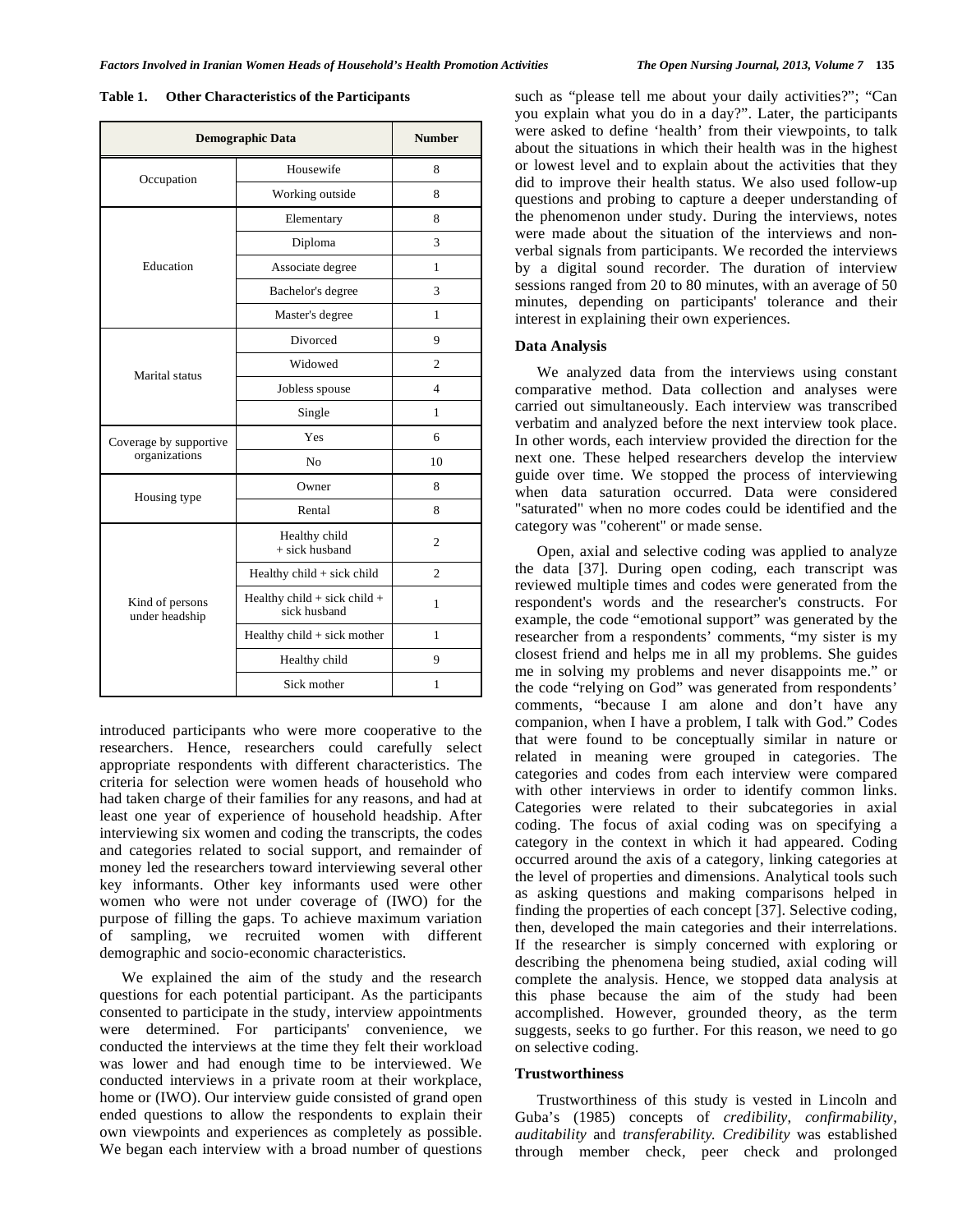engagement [40, 41]. After the analysis, we contacted five participants and gave them a full transcript of their respective coded interviews with a summary of the emergent categories to determine whether the codes and categories were consistent with their experiences. An expert supervisor and two doctoral students of nursing checked the study process. Prolonged engagement with the participants within the research field for a period of 19 months helped us gain the participants' trust and better understanding of their real world. Maximum variation of sampling (in terms of marital status, years of being household headship, occupational status, geographical place, etc) also enhanced the *confirmability* and credibility of data. This sampling strategy enabled us to carefully capture a vast wide range of views and experiences. We saved all evidences and documents securely to maintain *auditability.* We carried out a thick description of the context adequately so that a judgment of *transferability* could be made by readers [41].

## **Ethical Considerations**

 We obtained ethical approval from the Research Ethics Committee of the Tehran University of Medical Sciences (date and code number: November 20, 2010; 250/524). An official permission was also obtained from (IWO) in order to conduct the study. Ethical issues were concerned with the participants' *autonomy*, *confidentiality* and *anonymity* during the study period. We informed all participants about the purpose and design of the study and also the voluntary nature of their participation. We obtained informed consent from all participants in written and signed agreements for all the stages of the study.

## **RESULTS**

 We presented the findings related to factors which involved in the women heads of household's health promotion activities in this paper. Our analysis and interpretation of data indicated that the remainder of the resources (money, time and energy) and perceived severity of health risk were two *main* factors, whereas women's personal and socio-economic characteristics were two *contextual* factors involved in the health promotion activities of the participants (Table **2**).

#### **Main Factors**

## *Remainder of the Resources*

 We found that the remainder of money, time and energy are the vital resources for health promotion activities of these participants. Based on their personal and socio-economic conditions, these women had access to a definite amount of money, time and energy. They tended to prioritize spending the available money, time and energy according to the issues and problems they encountered in their life and at the end, they would spend the remaining amount of each resource on themselves, particularly for their health. They tackled issues and handled problems related to their children and/or other persons under their headship, other issues and problems of daily life, and their own health problems respectively (Fig. **1**).

## *Remainder of Money*

 One of the important resources was the remainder of money. These women managed single-parent families hence enjoyed less financial resources. Most of them even took care of their sick children, spouse and parents too and consequently dealt with more financial problems. These women strived to prioritize the fulfillment of the headed individuals' financial needs through tolerating the tough conditions of life and being self-sacrificing.

| Table 2. | <b>Factors Involved in Women Heads of Household's</b> |  |
|----------|-------------------------------------------------------|--|
|          | <b>Health Promotion Activities</b>                    |  |

| Main Factors          | Remainder<br>of the resources        | Remainder of money<br>Remainder of time<br>Remainder of energy                                                                                                 |
|-----------------------|--------------------------------------|----------------------------------------------------------------------------------------------------------------------------------------------------------------|
|                       | Perceived severity<br>of health risk |                                                                                                                                                                |
| Contextual<br>Factors | Personal characteristics             | Age<br>Duration of headship<br>Spouse situation<br>Number and age of<br>children/the other members<br>under headship and their<br>health status<br>Religiosity |
|                       | Socio-economic<br>characteristics    | Social support<br>Educational level<br>Occupational status<br>Financial status                                                                                 |

*"I have forgotten myself; I tolerate any hardship and I do not want to see my children depending on others"* (Housewife and head of two healthy children, a sick child and her sick husband).

 Financial problems forced these women to choose either the health of their children and the other family members under their headship, or their own health. Accordingly, they tended to be self sacrificing and opted for others' health and consent. In most cases, factors such as consumption of inadequate amount of protein like red meat and fish, using herbal drugs and over-the-counter medications as selftreatment, avoiding undergoing screening tests and periodical health status monitoring checkups, alongside hesitancy in referring to physician, and non-adherence to treatment threatened the women's health.

 *"I was suffering from Osteoporosis. A doctor gave me a drug which I had to take weekly. I took it for some time and then I stopped taking the drug. I couldn't afford it. My son was studying at university and his college fees were staggering"* (Housewife and head of a sick child and two healthy children).

# *Remainder of Time*

 Another important resource for the health promotion activities of these women was the remainder of time. Most of the participants had multiple responsibilities towards their children and /or the other members under their headship so that they had to play the role of a father for their children, to take care of their sick family members, and even to work outside home simultaneously. They tried to primarily allocate more time to their children and /or the members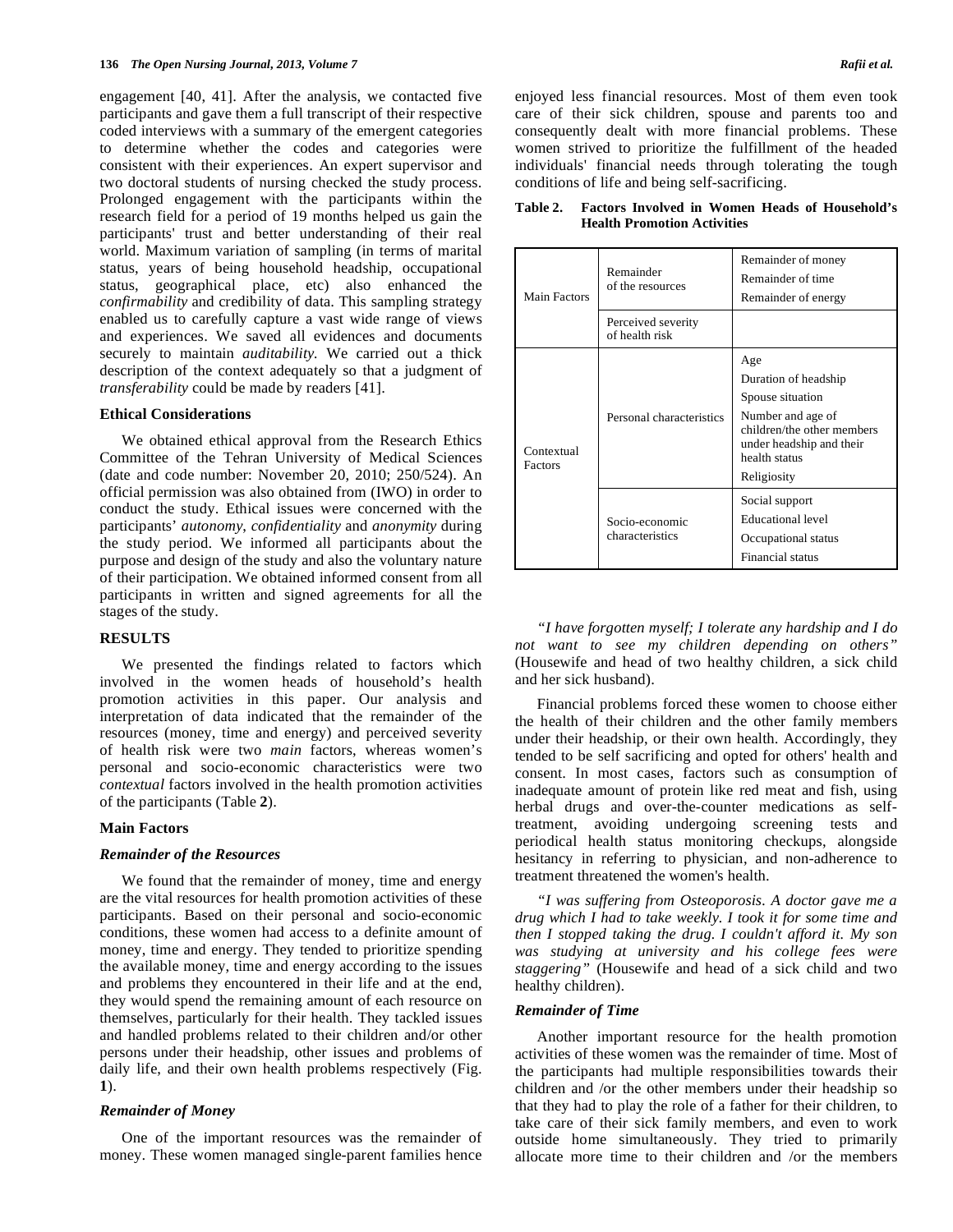

**Fig. (1).** Relationships between factors involved in women heads of household's health promotion activities.

under their headship which could potentially lead to ignoring themselves and jeopardizing their health.

*"My friends suggested that I should go to park to take a walk twice a week; but I prefer to spend the walking time on my daughter"* (Working and head of a sick child and a healthy one).

 As their second priority, these participants devoted most of their time to other living issues such as their occupational matters.

 *"I do not have enough time to have lunch due to my job; I sometimes eat a banana or have my lunch at 8 p.m. that actually substitutes my dinner"* (Working and head of a healthy child and a sick mother).

 Ignoring the signs of poor health, irregular sleep, bad nutrition and lack of doing exercises were the outcomes of time shortage. However, there were a few women who devoted specific amount of time to take care of their selfrelated issues.

*"Whenever I feel that I need to rest, I do not go outside the house; I avoid doing household tasks and try to get a thorough rest that day"* (Working and head of a healthy child).

# *Remainder of Energy*

 The last resource which played an important role in health promotion activities of the participants was their remainder of energy. Several mental conflicts about different issues such as financial matters and also physical and psychological exhaustion related to various responsibilities were the factors that reduced the physical and psychological energy resources of these women and finally led to psychological disorders, sleep disorders and failure at performing health-promoting behaviors such as exercise and healthy nutrition.

 *"The fact that you ought to take care of some persons, sometimes drains all your energy and leads to lack of proper sleep, exhaustion, sadness and depression; I cannot bear to take charge of all these issues"* (Working and head of a healthy child and a sick mother).

 The women who had more liberty from these problems and more free times, tended to have more remaining energy both physically and psychologically and attempted to perform the activities that could improve their level of health status.

 Generally, these women gave themselves third priority after their children/ members under headship and other liferelated issues. So, depending on the adequacy of the three resources of money, time and energy, they carried out different health promotion activities.

#### *Perceived Severity of Health Risk*

 The second main factor involved in these women's health promotion activities was the perceived severity of health risk. These women could be on a continuum from lack of perceived severity of health risk to high perceived severity. Based on the extent of risk perception, they adopted certain actions to improve their health rapidly or gradually. For instance, one of the participants stated:

 *"Since I am prone to obesity, I eat food in a controlled manner. If I eat fatty foods in just one meal, I certainly control it in the next meal"* (Working and head of a healthy child).

Whereas, another participant believed that:

 *"I think when I visit a doctor; a series of illnesses seems to suddenly appear in me; so I do not go to see the doctor at all. My kidneys are not working well; a doctor prescribed a pill thirty years ago which I still repeat taking it without further prescriptions"* (Housewife and head of four healthy children).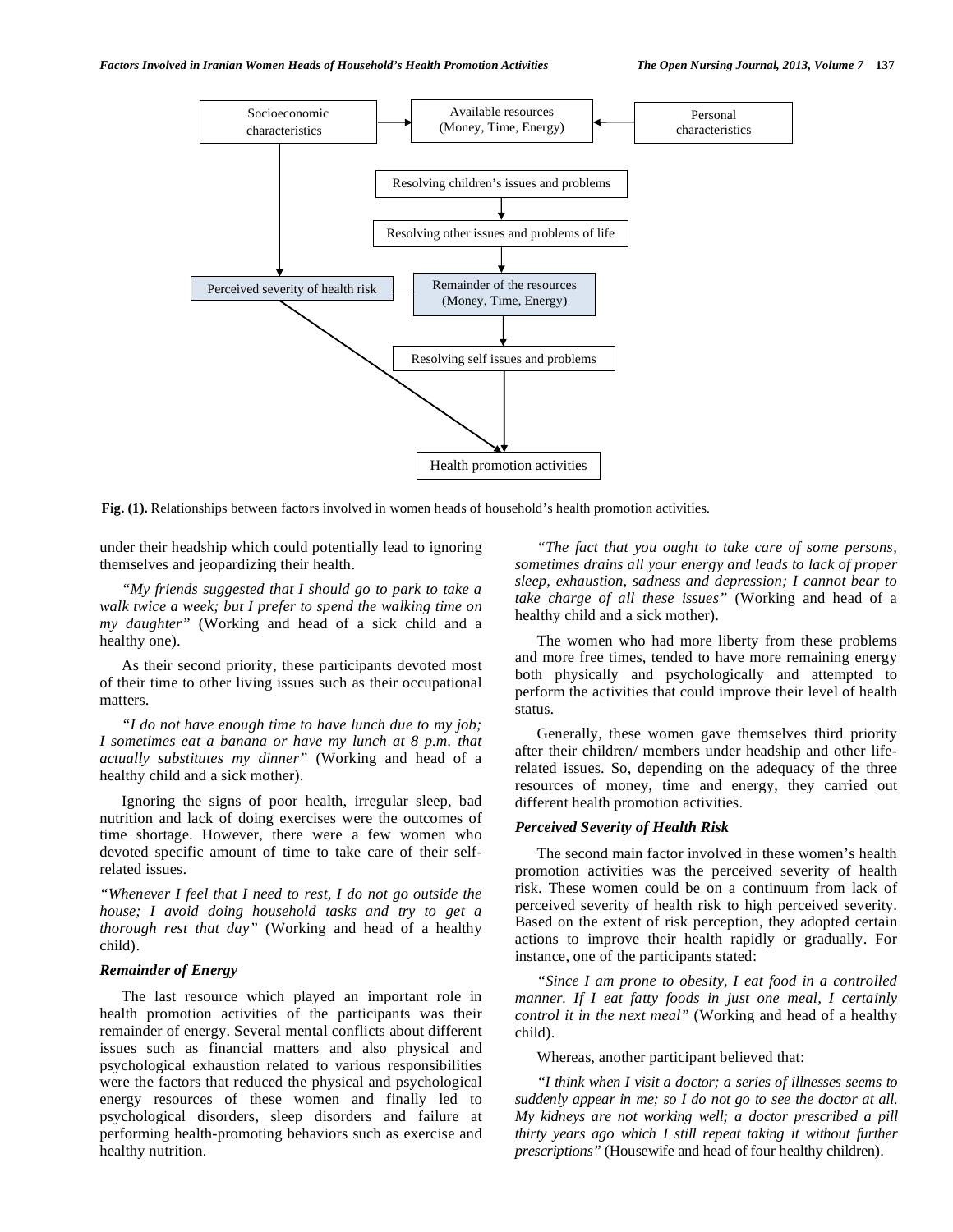In spite of having little amounts of remaining money, time, and energy, some of the participants gave their health a priority when they felt threatened. In other words, they were more selfhealth-oriented than child-oriented. It indicates that these women perceived the greatness of severity of their health risk which could have positive effects on their health promotion.

 *"It depends on the kind of expenditure and the problem; it is not on me or them to spend the money; priority goes towards the nature of the issue, the type of the incidence that has happened and its level of importance"* (Working and head of a healthy child).

#### **Contextual Factors**

 It is worth mentioning that the women's personal and socioeconomic characteristics were two contextual factors that had deep influence on the determination of available resources for these women. Also, some of these characteristics influenced the perceived severity of health risk of the participants.

# *Personal Characteristics*

*The woman's age, the duration of headship, spouse situation, number and age of children / the other members under headship and their health status, and religiosity* were among personal characteristics of the participants.

 It seems that increased age and long duration of headship as well as permanent headship (widowhood and being divorced) provide the women with better social, financial and cultural situations and enhance their adaptation as a result. Hence, these women had more resources of time and energy as a result of better time regulation and higher psychological energy and could perform activities to improve their health status.

 *"If I suffer from health-related problems, I certainly address it. Now, after divorce, I take care of myself more often; but before that, I had so much intense preoccupations that I was not able to think of myself and my own wellbeing"* (40-year-old, divorced and household head for 10 years).

 Some of the participants whose husbands were ill or in prison were temporary head of household. They had a sense of confusion, experienced intense psychological and social pressures and had a sense of self-forgetfulness.

*"When I see that the father of the family is sick and has to stay at home all the time, and when I look at my needy children at the same time, I feel more and more exhausted"* (26-year-old with a husband suffering from hepatitis B).

 The participants also stated that having more children or persons under their headship, and also having small or sick children, further reduce their available money, time and energy and ultimately fewer resources remain for themselves.

*"Since all of my three children are very small, taking care of them is too difficult for me and I cannot take care of my own health"* (25-year-old and head of two healthy 10 and 7-yearsold children and a 5-year-old child suffering from mental retardation).

 It also seems that having religious beliefs decreases women's stress and anxiety and as a result increases their psychological energy which has a positive effect on their health and wellbeing.

*"I say to myself, if I have any problems, God is here with me and He listens to me and helps me tackle my problems"*  (working and head of a child).

# *Socio-Economic Characteristics*

 *Social support*, *educational level*, *occupational* and *financial status* were among socio-economic characteristics of these women.

 Most of the participants stated that receiving social support (e.g. financial support, guidance, hope and motivation) from their families and friends could increase their access to resources of money and energy so that they could save more for their health. Health insurance had a key role in decreasing the medical expenses and increasing the available money.

 "*Social security insurance is very supportive for me and I cannot improve my health without it*" (Working and head of a healthy child).

 Educated and employed participants could earn more money, so they had less health problems. However, working outside home brought about less time and energy for these women that could negatively affect their health.

*"I like walking, but I do not have enough time because of my job"* (Working and head of a healthy child).

 Participants' statements make it known that the more educated women had more information about health-related matters and therefore had higher perceived severity of health risk. Moreover, employed women believed that contact with different colleagues in their work place will lead to their receiving useful information about health issues and a high perceived severity of health risk.

*"Because I am an employee, I receive many health-related matters from my colleagues. They provide me with useful information"* (Working and head of a healthy child).

 All in all, regarding the personal and socio-economic characteristics of the participants, some were not faced with shortage of money, time, and energy; so they would have enough remainder of resources to improve their own health after giving priority to their children and all life-related issues. Some health promoting activities in this group of women included: having a healthy diet and a regular exercise program during the week, performing cancer screening tests (pop smear, mammography), regular dental check-ups and going to doctor as the minor symptoms appear.

# **DISCUSSION**

 We designed the present study to help us improve our knowledge about factors involved in Iranian women heads of household's health promotion activities.

 Our findings indicated that the remainder of resources and the perceived severity of health risk were the main factors and women's personal and socio-economic characteristics were the contextual factors involved in the health promotion activities of the participants.

 Individuals interpret social situations and respond in a way that they suppose is appropriate [42]. They construct the world external to themselves by their perceptions and interpretations of what they conceive that world to be [35]. Because of their different roles, women heads of household in this study had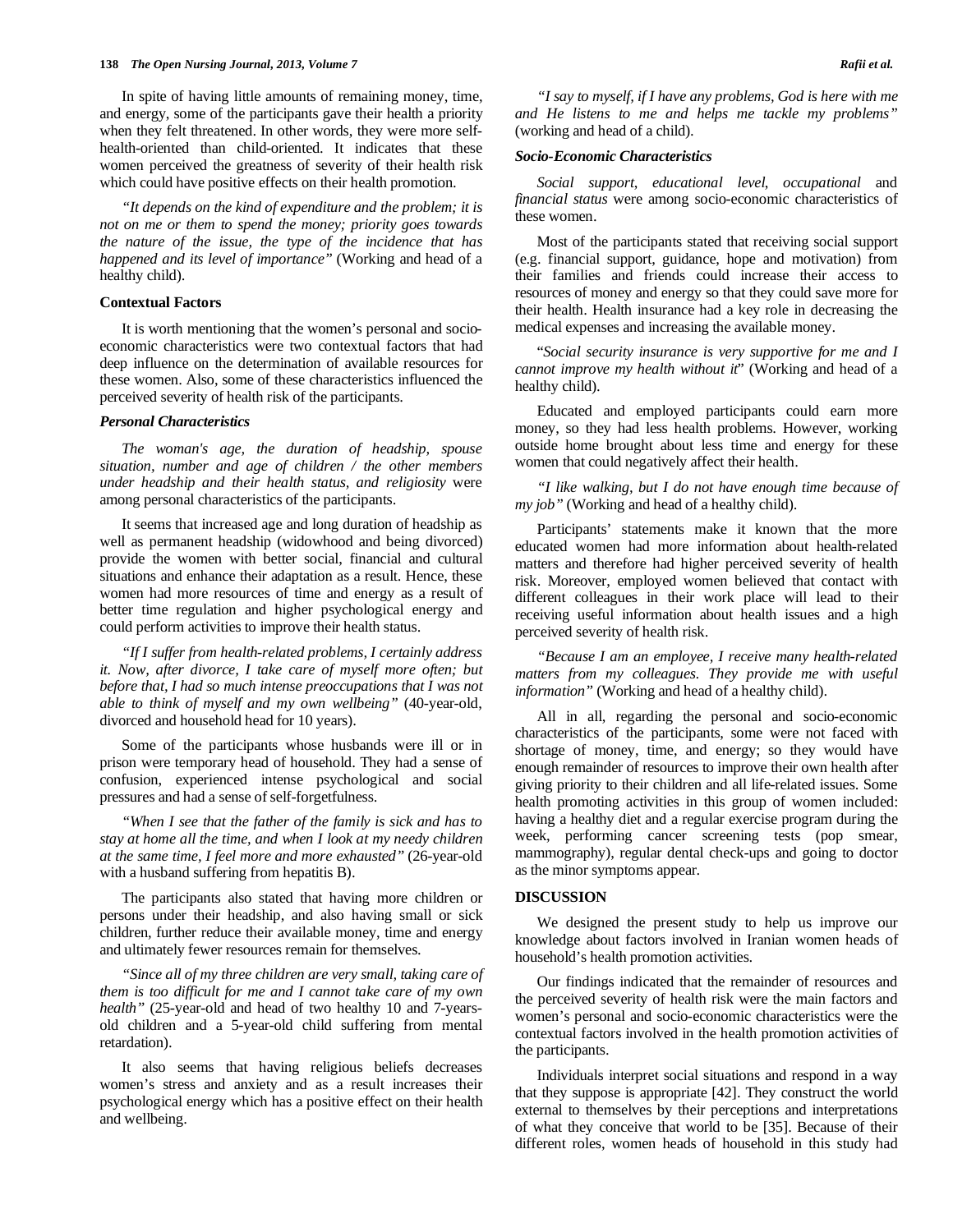more interactions with social world and interpreted and perceived it differently. Their perception and interpretation of their life situations and the available resources led them to prioritize the issues and resolve the problems sequentially. Depending on the remained resources and the perceived severity of health risk, they opted for healthy and unhealthy behaviors. In other words, these women adopted certain decisions and selections in terms of the facilities, limitations and socio-cultural expectations which could protect their families on one hand, and care about their own health on the other hand.

 Since most of the participants had poor access to financial resources, and they even had to allocate the money to their children or the members under their headship, a little amount of money remained for them; as a result, they were compelled to select unhealthy behaviors. Other studies also have shown that women heads of household are confronted with poverty and lack of financial resources [43, 44]. They have fewer resources to deal with health problems, and consequently are more likely to become marginalized and vulnerable [45]. When there are limited resources, women heads of household have a tendency to sacrifice themselves so that their children can have a better future [46]. It can cause health problems such as malnutrition, weakness, fatigue, and lack of full recovery from the disease [47, 48]. Nonetheless, it seems that not all women heads of household are faced with financial problems and it is required examining the inner household conditions to understand their financial vulnerability.

 Having multiple roles as parent, caregiver, employee, and household headship, most of the participants did not have enough time to allot to their own health and they preferred to spend their own time on their children and the members under their headship or other life-related issues. There are two competing approaches to women's multiple roles. The positive approach includes the 'role enhancement hypothesis' which discusses that multiple roles have psychosocial benefits for women through increased social support and self-esteem, whereas negative approach includes the 'role strain hypothesis' which mentions that pressures and demands related to multiple roles may exhaust women's personal resources and negatively affect physical and mental health [49]. But results of this study revealed the negative effects of multiple roles of these women on their health and health-promoting activities. Malnutrition, lack of mobility and inattention to the symptoms of disease were among these negative effects. It is believed that internal distribution of resources in households headed by women is more 'child-oriented' and these women are faced with increased demands placed on their time and energy [50]. Lone mothers have multiple simultaneous commitments as a breadwinner and as a mother that can increase their stress levels and lead to poor health [51]. Normative female gender role responsibilities such as child care and housework can lead to decreased participation in physical activity [52]. Female gender roles may also make it difficult for women to give their own health a priority. Even women living with a chronic illness have difficulty taking care of their own health and self-care needs because of the demands and needs of others [53]. Women with full-time jobs worried about neglecting their children and having role strain and employment tensions. They reported more negative health problems and less social support, and the single ones mainly complained about caring for their old sick parents [26].

 Decreased levels of psychological and physical energy in women heads of household occurred due to their mental involvement with different life-related problems, multiple roles and prioritizing their children and other members under their headship which finally resulted in lack of motivation, hopelessness, depression, anger, sleep disorders and a lot of other health-related problems. This issue led to lack of participation or limited participation of these women in healthpromoting activities. It has been shown that time and energy commitment related to multiple roles can lead to role strain that have potential effect on health promoting behaviors by neglecting screening practices and avoiding from health promoting activities such as exercise and good nutritional practices [54,55].

 Our findings demonstrated that the perceived severity of health risk among these women could differ from lack of perceived severity of health risk to high perceived severity. Risk is perceived and interpreted differently by different people and depends on 'people's beliefs, attitudes and feelings as well as the cultural and social dispositions they adopt towards hazards and their benefits. Risk perceptions are influenced by the individual's recognition of the risk as familiar and amenable to modification, its association with clear benefits and impacts, the frequency of contact with the proposed risk, and external visibility of the risk [56]. According to health belief model, the greater the perceived risk, the greater will be the likelihood of engaging in behaviors to decrease the risk [20]. This is what prompts the women heads of household to avoid unhealthy behaviors and motivates them to adopt health promoting behaviors. Unfortunately, sometimes the opposite is the case because many of these women believe that they are not at risk or there is a low risk of susceptibility.

 We indicated that a number of personal and socio-economic characteristics are involved in determination of money, time and energy available to the participants. Therefore, the characteristics inside each household should be addressed to a better perception of the conditions these women deal with. These conditions could provide a suitable or unsuitable environment for health-promoting activities. It seems that social support as one of the important socio-economic characteristics can to some extent compensate for the shortage of available resources by providing the required emotional, informational and instrumental support [57]. It is believed that emotional support through boosting self confidence and coping skills can make up for lack of psychological energy to some degree because of its stress buffering effects. Furthermore, providing informational support through health consultation can facilitate health promoting activities. Instrumental support would also be beneficial by providing money, job, insurance or other facilitations that can save time. Social support through changing life style and providing the required resources can generally influence health behaviors and help individuals develop and maintain healthy behaviors [58].

 We showed that more educated women have a higher perceived severity of health risk. This could lead to conscious decision making about their health and therefore increases the likelihood of engaging in health-promoting behaviors. Also, the working women heads of household's perception about the severity of the health risk was higher. It seems that working outside home and its related informational support have increased women heads of household's perception of the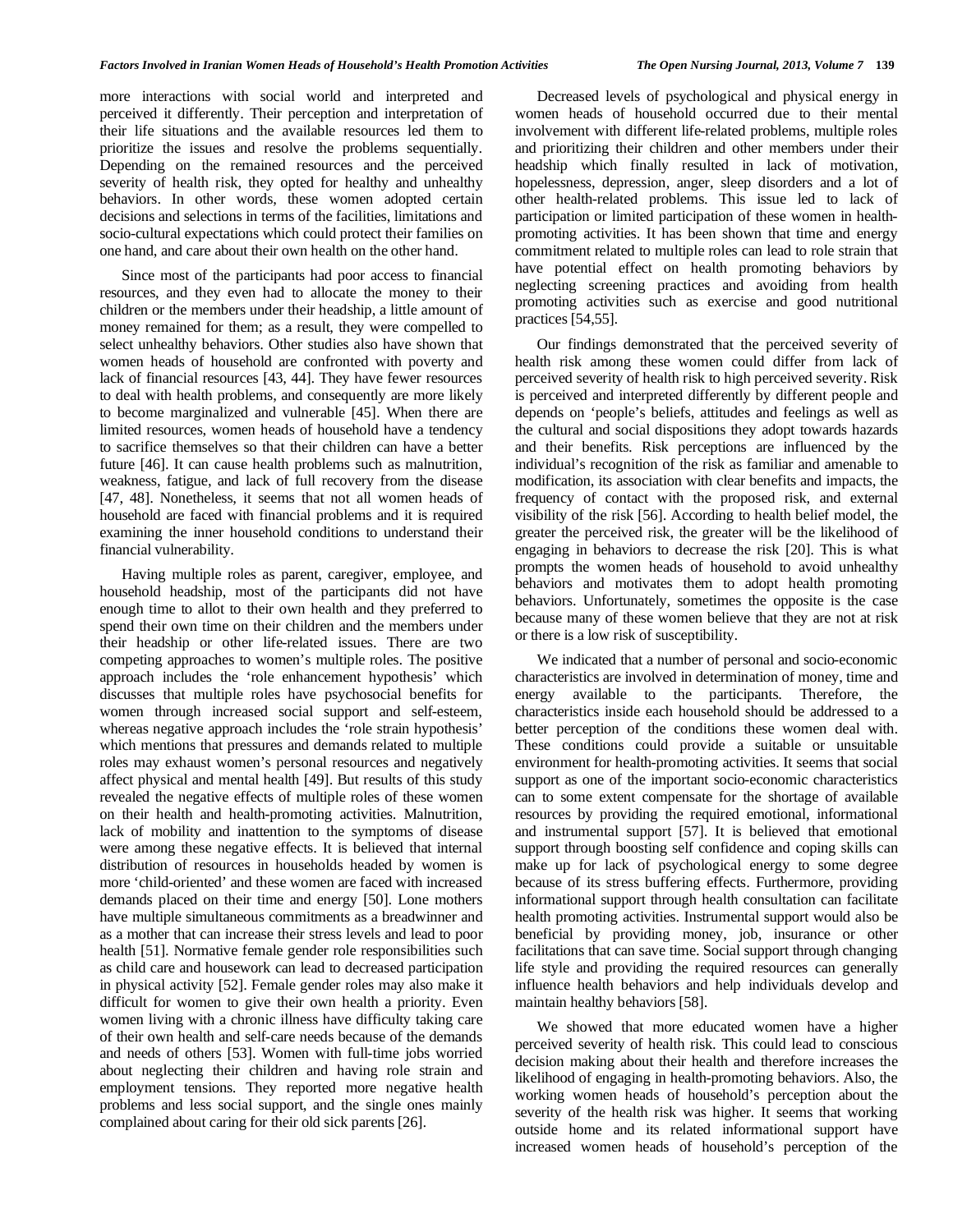severity of risk. It is believed that social activities may transmit health promotion information, increase perceived health risk and enhance motivation to engage in healthy behaviors [59].

#### **Implications for Practice**

 Several implications for practice can be drawn from this study. Findings from this study suggest that the remainder of resources is one of the main factors involved in health promotion activities of women heads of household. Constitution of Iran puts emphasis on fulfilling the needs of women heads of household and other vulnerable populations [60]. So, governmental and non-governmental organizations (NGOs) should consider providing them with required resources. Perceived severity of health risk is another main factor which affects health promotion activities of women. Hence, women's health care nurses and family nurse practitioners should increase women's knowledge and facilitate easy access to information about health-promoting life style by holding training sessions. Moreover, motivational counseling may be a critical intervention towards increasing motivation and social support for health promoting activities in such women. Women heads of household have multiple roles as parent, caregiver, employee, and household headship. Women's Health care nurses and social service providers should learn about women's roles in their individual clients and, in particular, how they can be developed to increase women's health and disease self management. We showed that personal and socioeconomic characteristics have an enormous influence on the determination of resources and perceived severity of health risk. Therefore, women's health care nurses need to be able to better identify and monitor these characteristics in order to provide such women with unique care.

 We hope that our findings provide new insight for public health nurses, women's health nurses, family nurses, policy makers in women's health fields and health education programs. Also, these findings suggest useful insight for public health practitioners and researchers working in similar contexts like Middle East countries.

#### **Research Implications**

 The present study was conducted on women heads of household with various personal and socioeconomic characteristics. A similar study including only divorced women, women working outside home, women having chronic illness or women living in rural areas may further explicate factors affecting their health promotion activities. Our participants were selected from three cities in center of Iran. It is probable that women from other parts of Iran share different experiences. So, additional researches within other cities with different sociocultural background will help us provide a pool of accumulated data related to factors involved in health promotion activities of these women. Also, this inquiry is from the Iranian women heads of households' perspective. Women in others areas may have different views, or may have similar experiences. Therefore, additional research studies are needed to further enhance our understanding of the factors involved in health promotion activities of these women in other countries.

# **Theoretical Implications**

 Philosophical root of this study is symbolic interactionism and we showed that women heads of household are faced with many socio-economic problems related to their health

promotion. We propose that other nurse researchers take a new path focusing on other theoretical perspectives such as feminist and critical social theory to conduct women's health research in this area.

#### **CONCLUSIONS**

 We found that the remainder of money, time and energy and the perceived severity of health risk were the main factors involved in Iranian women heads of household's health promotion activities. These women tended to allocate their available resources primarily to their children and the members under their headship and then to all life-related issues. As a result, few resources would remain for their own health; so they opted for health-promoting activities to a little degree. We found that the women's personal and socio-economic characteristics were also the two contextual factors that influenced the availability of resources and the perceived severity of health risk in these women.

# **CONFLICT OF INTEREST**

 The authors confirm that this article content has no conflict of interest.

# **ACKNOWLEDGEMENTS**

 We would like to thank all the women who shared their rich and invaluable experiences to this study. We offer our heartfelt thanks to Center for Nursing Care Research affiliated with Tehran University of Medical Sciences for financial support of this study. (This study has been approved at this research center as a research plan, (Proposal numbered 12475)). We would also like to express our sincere gratitude to Nancy Woods at the University of Washington for her insightful comments and valuable guidance.

### **REFERENCES**

- [1] United Nations Population Division, State of the world population 2005: the promise of equality: gender equity, reproductive health and the millennium development goals [Cited 2010 October 8]. Available from: www.unfpa.org/swp/2005/pdf/en\_swp05.pdf
- [2] Wuest J, Merritt-Gray M, Berman H, Ford-Gilboe M. Illuminating social determinants of women's health using grounded theory. Health Care Women Int 2002; 23: 794-808.
- [3] Sered S, Proulx MDD. Lessons for women's health from the Massachusetts reform: affordability, transitions, and choice. Women's Health Issues 2011; 21:1-5.
- [4] Ozawa MN, Lee Y, Wang KYT. Economic conditions of femaleheaded households in Taiwan in comparison with the United States and Sweden. J Comp Soc Welf 2011; 27: 63-74.
- [5] Staten LK, Dufour DL, Reina JC, Spurr GB. Household headship and nutritional status: female headed versus male/dual headed households. Am J Hum Biol 1998; 10: 699-709.
- [6] Chant S. Marginal (M) others: lone parents and female household headship in the Philippines. Eur J Dev Res 1997; 9: 1-34.
- [7] Statistical Center of Iran (SCI), "National census of Iran: 2011 [Cited 2012 November 12]. Available from: http://www.amar.org.ir/Default. aspx?tabid=1191
- [8] Bongaarts J. Household size and composition in the developing world in the 1990s. population studies. Popul Stud 2001; 55: 263-79.
- [9] Macran S, Clarke L, Joshi H. Women's health: dimensions & differentials. Soc Sci Med 1996; 42: 1203-16.
- [10] Hanson SMH. Healthy single parent families. Fam Relat 1986; 35:125- 32.
- [11] Curtis L, Phipps S. Social transfers and the health status of mothers in Norway and Canada. Soc Sci Med 2004; 58: 2499-507.
- [12] Burstorm B, Whitehead M, Clayton S, Fritzall S, Vannoni F, Costa G. Health inequalities between lone and couple mothers and policy under different welfare regimes: the example of Italy, Sweden and Britain. Soc Sci Med 2010; 70: 912-20.